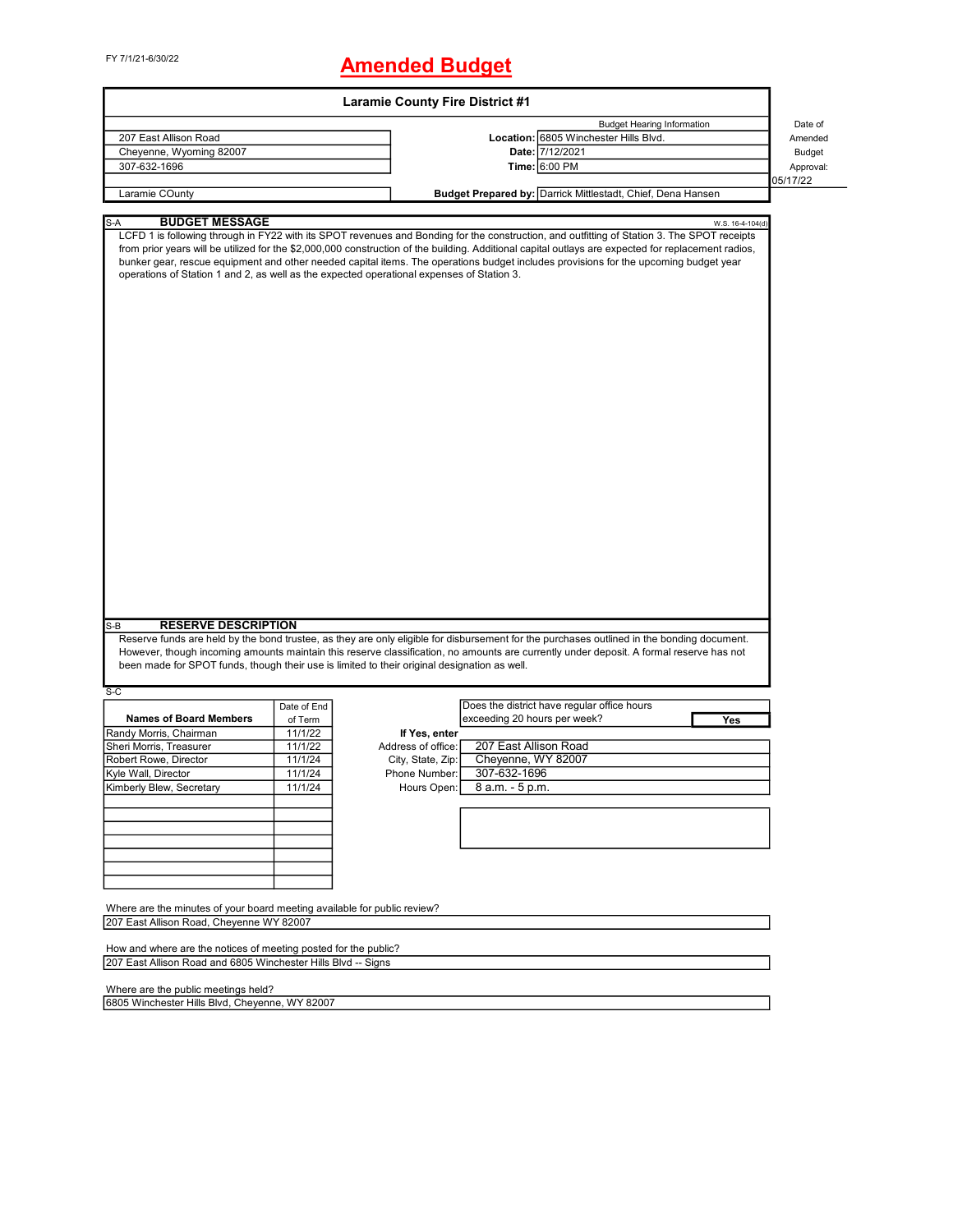### **AMENDED BUDGET SUMMARY**

|       | <b>OVERVIEW</b>                                             | 2019-2020<br>Actual | 2020-2021<br>Estimated | 2021-2022<br>Proposed | <b>Final Approval</b> | Amended<br>Budget |
|-------|-------------------------------------------------------------|---------------------|------------------------|-----------------------|-----------------------|-------------------|
| $S-1$ | <b>Total Budgeted Expenditures</b>                          | \$1,606,939         | \$5,815,553            | \$2,050,341           | \$2,185,873           | \$3,576,449       |
| $S-2$ | <b>Total Principal to Pay on Debt</b>                       | \$37,841            | \$25,563               | \$588.595             | \$575,000             | \$575,000         |
| $S-3$ | <b>Total Change to Restricted Funds</b>                     | \$0                 | \$1,270,700            | $-$ \$322,926         | $-$ \$322,926         | $-$1,006,588$     |
|       |                                                             |                     |                        |                       |                       |                   |
| $S-4$ | <b>Total General Fund and Forecasted Revenues Available</b> | \$5,411,436         | \$4,499,127            | \$2,316,010           | \$2,437,947           | \$3,175,404       |
| $S-5$ | Amount requested from County Commissioners                  | \$1,207,244         | \$1,067,257            | \$959,812             | \$989,431             | \$1,162,215       |
| $S-6$ | <b>Additional Funding Needed:</b>                           |                     |                        | \$0                   | \$0                   | \$0               |

|              | <b>REVENUE SUMMARY</b>                       | 2019-2020<br>Actual | 2020-2021<br>Estimated | 2021-2022<br>Proposed | <b>Final Approval</b>           | Amended<br><b>Budget</b> |
|--------------|----------------------------------------------|---------------------|------------------------|-----------------------|---------------------------------|--------------------------|
|              |                                              |                     |                        |                       |                                 |                          |
| $S-7$        | <b>Operating Revenues</b>                    | \$0                 | \$0                    | \$0                   | \$0                             | \$0                      |
| $S-8$        | Tax levy (From the County Treasurer)         | \$1,207,244         | \$1,067,257            | \$959,812             | \$989.431                       | \$1,162,215              |
| $S-9$        | <b>Government Support</b>                    | \$790,829           | \$626,109              | \$602,190             | \$602,190                       | \$629,000                |
| $S-10$       | Grants                                       | \$525,851           | \$0                    | \$166,297             | \$0                             | \$552,798                |
| $S-11$       | Other County Support (Not from Co. Treas.)   | \$0                 | \$0                    | \$0                   | \$0                             | \$0                      |
| $S-12$       | <b>Miscellaneous</b>                         | \$330,539           | \$251,654              | \$400                 | \$400                           | \$26,251                 |
| $S-13$       | <b>Other Forecasted Revenue</b>              | \$117,872           | \$115,006              | \$100,000             | \$100,000                       | \$117,960                |
|              |                                              |                     |                        |                       |                                 |                          |
| $S-14$       | <b>Total Revenue</b>                         | \$2,972,335         | \$2,060,026            | \$1,828,699           | \$1,692,021                     | \$2,488,224              |
|              | FY 7/1/21-6/30/22                            |                     |                        |                       | Laramie County Fire District #1 |                          |
|              | <b>EXPENDITURE SUMMARY</b>                   | 2019-2020           | 2020-2021              | 2021-2022             | <b>Final Approval</b>           | Amended                  |
|              |                                              | Actual              | Estimated              | Proposed              |                                 | Budget                   |
|              |                                              |                     |                        |                       |                                 |                          |
| $S-15$       | <b>Capital Outlay</b>                        | \$693.436           | \$4,795,071            | \$411,000             | \$532,937                       | \$1,367,823              |
| $S-16$       | <b>Interest and Fees On Debt</b>             | \$0                 | \$0                    | \$13,595              | \$27,190                        | \$27,190                 |
| $S-17$       | Administration                               | \$89,290            | \$108,353              | \$121,990             | \$121,990                       | \$196,290                |
| $S-18$       | <b>Operations</b>                            | \$689,230           | \$764,105              | \$1,010,366           | \$1,010,366                     | \$846,254                |
| $S-19$       | <b>Indirect Costs</b>                        | \$134,983           | \$148,024              | \$170,464             | \$170,464                       | \$132,304                |
| <b>S-20R</b> | <b>Expenditures paid by Reserves</b>         | \$0                 | \$0                    | \$322,926             | \$322,926                       | \$1,006,588              |
| $S-20$       | <b>Total Expenditures</b>                    | \$1,606,939         | \$5,815,553            | \$2,050,341           | \$2,185,873                     | \$3,576,449              |
|              |                                              |                     |                        |                       |                                 |                          |
|              | <b>DEBT SUMMARY</b>                          | 2019-2020<br>Actual | 2020-2021<br>Estimated | 2021-2022<br>Proposed | <b>Final Approval</b>           | Amended                  |
|              |                                              |                     |                        |                       |                                 | <b>Budget</b>            |
| $S-21$       | <b>Principal Paid on Debt</b>                | \$37,841            | \$25,563               | \$588,595             | \$575,000                       | \$575,000                |
|              |                                              |                     |                        |                       |                                 |                          |
|              | <b>CASH AND INVESTMENTS</b>                  | 2019-2020           | 2020-2021              | 2021-2022             |                                 | Amended                  |
|              |                                              | Actual              | Estimated              | Proposed              | Final Approval                  | <b>Budget</b>            |
|              |                                              |                     |                        |                       |                                 |                          |
| $S-22$       | <b>TOTAL GENERAL FUNDS</b>                   | \$2,439,101         | \$2,439,101            | \$487,311             | \$745,926                       | \$687,180                |
|              | <b>Summary of Reserve Funds</b>              |                     |                        |                       |                                 |                          |
| $S-23$       | <b>Beginning Balance in Reserve Accounts</b> |                     |                        |                       |                                 |                          |
| $S-24$       | a. Sinking and Debt Service Funds            | \$0                 | \$0                    | \$0                   | \$0                             | \$0                      |
| $S-25$       | b. Reserves                                  | \$0                 | \$0                    | \$1,270,700           | \$1,270,700                     | \$1,006,588              |
| $S-26$       | c. Bond Funds                                | \$0                 | \$0                    | \$0                   | \$0                             | \$0                      |
|              | Total Reserves (a+b+c)                       | \$0                 | \$0                    | \$1,270,700           | \$1,270,700                     | \$1,006,588              |
| $S-27$       | Amount to be added                           |                     |                        |                       |                                 |                          |
| $S-28$       | a. Sinking and Debt Service Funds            | \$0                 | \$0                    | \$0                   | \$0                             | \$0                      |
| $S-29$       | b. Reserves                                  | \$0                 | \$1,270,700            | \$0                   | \$0                             | \$0                      |
| $S-30$       | c. Bond Funds                                | \$0                 | \$0                    | \$0                   | \$0                             | \$0                      |
|              | Total to be added (a+b+c)                    | \$0                 | \$1,270,700            | \$0                   | \$0                             | \$0                      |
|              |                                              |                     |                        |                       |                                 |                          |
| $S-31$       | <b>Subtotal</b>                              | \$0                 | \$1,270,700            | \$1,270,700           | \$1,270,700                     | \$1,006,588              |
| $S-32$       | Less Total to be spent                       | \$0                 | \$0                    | \$322,926             | \$322,926                       | \$1,006,588              |
| $S-33$       | TOTAL RESERVES AT END OF FISCAL YEAR         | $\overline{50}$     | \$1,270,700            | \$947.774             | \$947,774                       | \$0                      |
|              |                                              |                     |                        |                       | End of Summarv                  |                          |

7/12/2021 Date adopted by Special District

*Budget Officer / District Official (if not same as "Submitted by")*

Cheyenne, Wyoming 82007 **DISTRICT ADDRESS:** 207 East Allison Road **PREPARED BY:** Darrick Mittlestadt, Chief, Dena Hansen

**DISTRICT PHONE:** 307-632-1696

1/23/19 *Form approved by Wyoming Department of Audit, Public Funds Division* FY 7/1/21-6/30/22 *Prepared in compliance with the Uniform Municipal Fiscal Procedures Act (W.S. 16-4-101 through 124) as it applies.*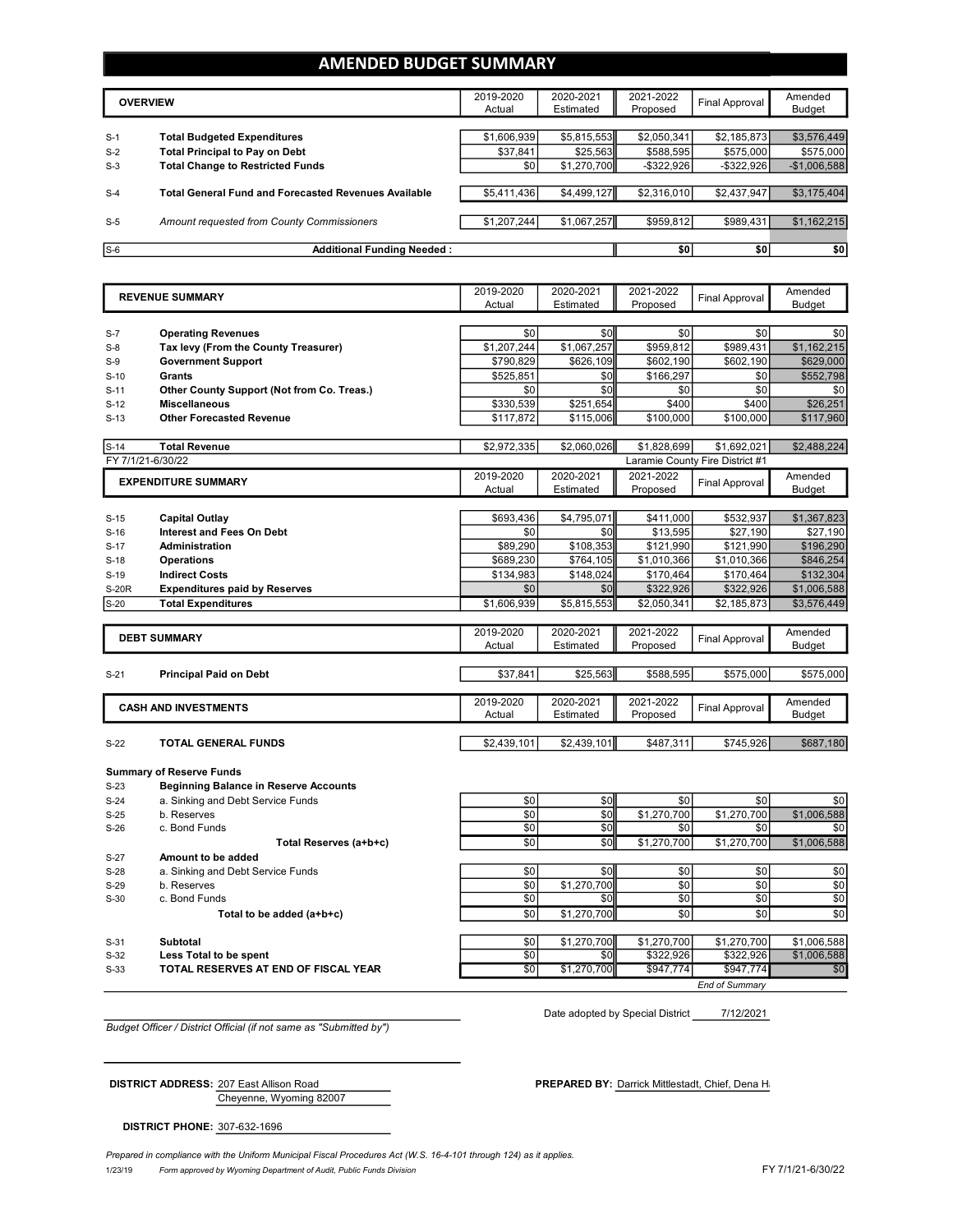|                  | Laramie County Fire District #1<br><b>NAME OF DISTRICT/BOARD</b>                       |                                 |                     |                        | <b>FYE</b>            | 6/30/2022             |                          |
|------------------|----------------------------------------------------------------------------------------|---------------------------------|---------------------|------------------------|-----------------------|-----------------------|--------------------------|
|                  |                                                                                        |                                 |                     |                        |                       |                       |                          |
|                  | PROPERTY TAXES AND ASSESSMENTS                                                         |                                 |                     |                        |                       |                       |                          |
|                  |                                                                                        | <b>DOA Chart</b><br>of Accounts | 2019-2020<br>Actual | 2020-2021<br>Estimated | 2021-2022<br>Proposed | <b>Final Approval</b> | Amended<br><b>Budget</b> |
| $R-1$<br>$R-1.1$ | <b>Property Taxes and Assessments Received</b><br>Tax Levy (From the County Treasurer) | 4001                            | \$1,207,244         | \$1,067,257            | \$959,812             | \$989,431             | \$1,162,215              |
| R-1.2            | Other County Support (see note on the right)                                           | 4005                            |                     |                        |                       |                       |                          |
|                  | <b>FORECASTED REVENUE</b>                                                              |                                 |                     |                        |                       |                       |                          |
|                  |                                                                                        |                                 |                     |                        |                       |                       |                          |
|                  |                                                                                        | <b>DOA Chart</b><br>of Accounts | 2019-2020<br>Actual | 2020-2021<br>Estimated | 2021-2022<br>Proposed | Final Approval        | Amended<br><b>Budget</b> |
| $R-2$            | <b>Revenues from Other Governments</b>                                                 |                                 |                     |                        |                       |                       |                          |
| $R - 2.1$        | State Aid                                                                              | 4211                            |                     |                        |                       |                       |                          |
|                  | R-2.2 Additional County Aid (non-treasurer)                                            | 4237                            | \$557,920           | \$626,109              | \$0                   |                       | \$26,810                 |
| $R-2.3$          | City (or Town) Aid                                                                     | 4237                            |                     |                        |                       |                       |                          |
| $R-2.4$          | Other (Specify)                                                                        | 4237                            | \$232,909           | \$0                    | \$602,190             | \$602,190             | \$602,190                |
| $R-2.5$          | <b>Total Government Support</b>                                                        |                                 | \$790,829           | \$626,109              | \$602,190             | \$602,190             | \$629,000                |
| $R-3$            | <b>Operating Revenues</b>                                                              |                                 |                     |                        |                       |                       |                          |
| $R-3.1$          | <b>Customer Charges</b>                                                                | 4300                            |                     |                        |                       |                       |                          |
| $R-3.2$          | Sales of Goods or Services                                                             | 4300                            |                     |                        |                       |                       |                          |
| R-3.3            | <b>Other Assessments</b>                                                               | 4503                            |                     |                        |                       |                       |                          |
| $R-3.4$          | <b>Total Operating Revenues</b>                                                        |                                 | \$0                 | \$0                    | \$0                   | \$0                   | \$0                      |
| $R-4$            | Grants                                                                                 |                                 |                     |                        |                       |                       |                          |
| $R-4.1$          | <b>Direct Federal Grants</b>                                                           | 4201                            | \$525,851           | \$0                    | \$0                   |                       | \$507,427                |
| $R-4.2$          | Federal Grants thru State Agencies                                                     | 4201                            |                     |                        | \$166.297             |                       | \$20,000                 |
| $R-4.3$          | <b>Grants from State Agencies</b>                                                      | 4211                            |                     |                        |                       |                       | \$25,371                 |
| $R - 4.4$        | <b>Total Grants</b>                                                                    |                                 | \$525,851           | \$0                    | \$166,297             | \$0                   | \$552,798                |
| $R-5$            | <b>Miscellaneous Revenue</b>                                                           |                                 |                     |                        |                       |                       |                          |
| $R-5.1$          | Interest                                                                               | 4501                            | \$2,072             | \$1,170                | \$400                 | \$400                 | \$1,050                  |
| R-5.2            | Other: Specify<br>Round House Energy                                                   | 4500                            | \$286,267           | \$250,483              | \$0                   |                       |                          |
| $R - 5.3$        | Other: See Additional                                                                  |                                 | \$42,200            |                        |                       |                       | \$25,201                 |
| $R - 5.4$        | <b>Total Miscellaneous</b>                                                             |                                 | \$330,539           | \$251,654              | \$400                 | \$400                 | \$26,251                 |
| $R-5.5$          | <b>Total Forecasted Revenue</b>                                                        |                                 | \$1,647,219         | \$877,763              | \$768,887             | \$602,590             | \$1,208,049              |
| $R-6$            | <b>Other Forecasted Revenue</b>                                                        |                                 |                     |                        |                       |                       |                          |
| R-6.1            | a. Other past due as estimated by Co. Treas.                                           | 4004                            |                     |                        |                       |                       |                          |
| $R-6.2$          | b. Other forecasted revenue (specify):                                                 |                                 |                     |                        |                       |                       |                          |
| $R-6.3$          | Motor Vehicle Property Tax                                                             | 4500                            | \$117,872           | \$115,006              | \$80,000              | \$80,000              | \$91,000                 |

R-6.4 Special Events **4500** \$0 \$0 \$20,000 \$20,000 \$26,960

R-6.5 R-6.6 **Total Other Forecasted Revenue (a+b) 5117,872** \$117,872 \$115,006 \$100,000 \$100,000 \$117,960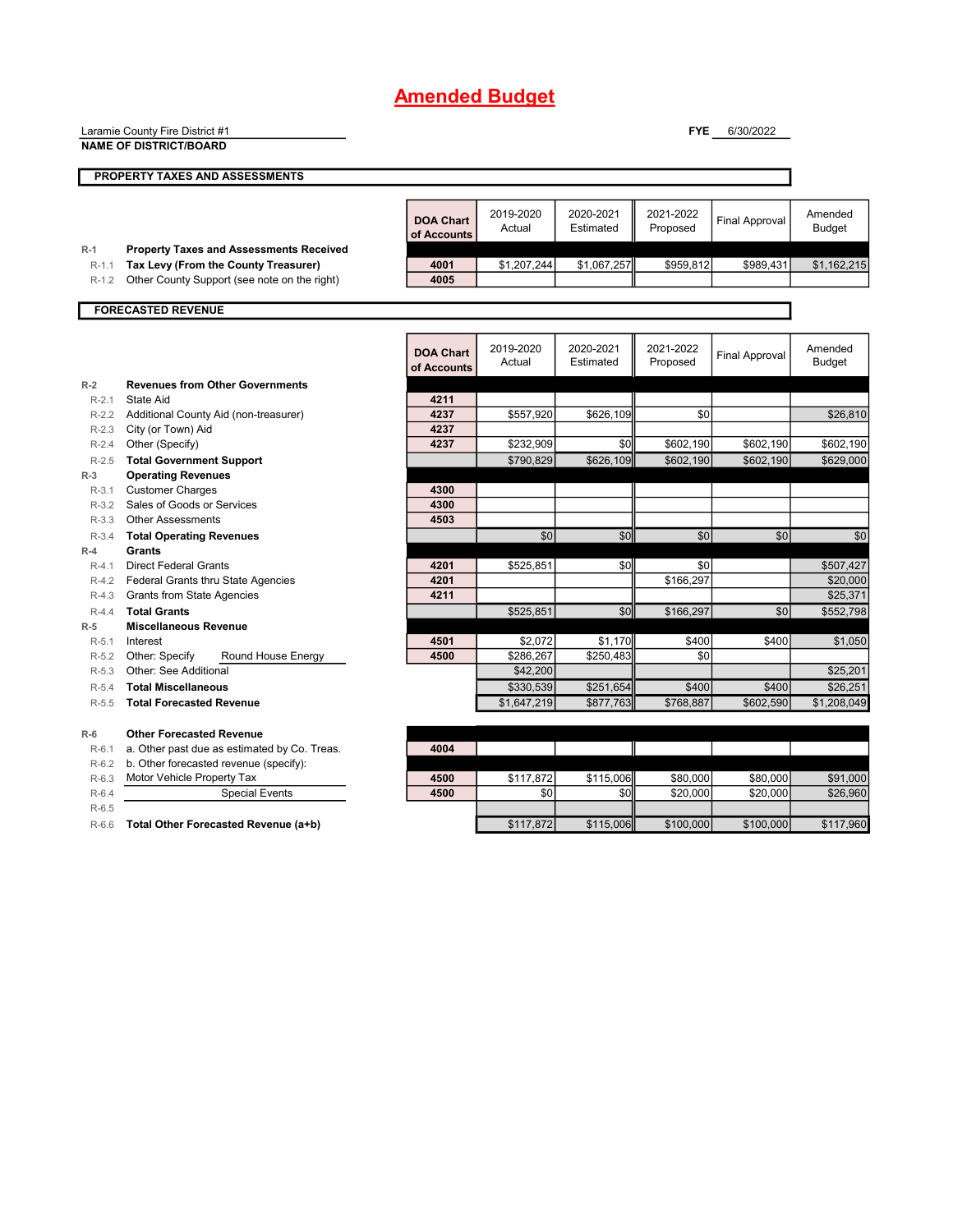#### Laramie County Fire District #1 **NAME OF DISTRICT/BOARD**

#### **CAPITAL OUTLAY BUDGET**

|         |                             | <b>DOA Chart</b><br>of Accounts | 2019-2020<br>Actual | 2020-2021<br>Estimated | 2021-2022<br>Proposed | Final Approval | Amended<br><b>Budget</b> |
|---------|-----------------------------|---------------------------------|---------------------|------------------------|-----------------------|----------------|--------------------------|
| $E-1$   | <b>Capital Outlay</b>       |                                 |                     |                        |                       |                |                          |
| $E-1$   | Real Property               | 6201                            | \$0                 | \$729,295              | \$0                   |                |                          |
| $E-1.2$ | Vehicles                    | 6210                            | \$0                 | \$3,479,283            | \$0                   |                |                          |
| $E-1.3$ | Office Equipment            | 6211                            | \$0                 | \$2,964                | \$0                   |                |                          |
| $E-1.4$ | Other (Specify)             |                                 |                     |                        |                       |                |                          |
| $E-1.5$ |                             | 6200                            |                     |                        |                       |                |                          |
| $E-1.6$ |                             | 6200                            |                     |                        |                       |                |                          |
| $E-1.7$ | see additional details      |                                 | \$693,436           | \$583,529              | \$411,000             | \$532,937      | \$1,367,823              |
| $E-1.8$ | <b>TOTAL CAPITAL OUTLAY</b> |                                 | \$693,436           | \$4,795,071            | \$411,000             | \$532,937      | \$1,367,823              |
|         |                             |                                 |                     |                        |                       |                |                          |

### **ADMINISTRATION BUDGET**

#### **E-2** E-2.1 Administrator E-2.2 **Secretary** E-2.3 **Clerical** E-2.4 Other (Specify) E-2.5 **7005** E-2.6 **7005 E-3** E-3.1 **Travel** E-3.2 Mileage E-3.3 Other (Specify) E-3.4 **Election Expense** E-3.5 **7013** E-3.6 **E-4** E-4.2 Accounting/Auditing E-4.3 Other (Specify) E-4.4 **7023** E-4.5 **7023** E-4.6 **E-5 Other Administrative Expenses** E-5.1 Office Supplies E-5.2 Office equipment, rent & repair E-5.3 **Education** E-5.4 **Registrations** E-5.5 Other (Specify) E-5.6 **Computer/Copier/Software**<br>**E-5.7** Water and Sewer **Water and Sewer E-6 TOTAL ADMINISTRATION Personnel Services Board Expenses Contractual Services**

|           |                                      | <b>DOA Chart</b><br>of Accounts | 2019-2020<br>Actual | 2020-2021<br>Estimated | 2021-2022<br>Proposed | <b>Final Approval</b> | Amended<br><b>Budget</b> |
|-----------|--------------------------------------|---------------------------------|---------------------|------------------------|-----------------------|-----------------------|--------------------------|
| Ž         | <b>Personnel Services</b>            |                                 |                     |                        |                       |                       |                          |
| $E - 2.1$ | Administrator                        | 7002                            |                     |                        |                       |                       |                          |
| $E - 2.2$ | Secretary                            | 7003                            | \$18,745            | \$19,890               | \$19,890              | \$19,890              | \$19,890                 |
| $E - 2.3$ | Clerical                             | 7004                            |                     |                        |                       |                       |                          |
| $E - 2.4$ | Other (Specify)                      |                                 |                     |                        |                       |                       |                          |
| $E-2.5$   |                                      | 7005                            |                     |                        |                       |                       |                          |
| $E - 2.6$ |                                      | 7005                            |                     |                        |                       |                       |                          |
| $E - 2.7$ | see additional details               |                                 | \$26,681            | \$37,425               | \$40,000              | \$40,000              | \$113,800                |
|           | <b>Board Expenses</b>                |                                 |                     |                        |                       |                       |                          |
| $E - 3.1$ | Travel                               | 7011                            |                     |                        |                       |                       |                          |
| $E - 3.2$ | Mileage                              | 7012                            |                     |                        |                       |                       |                          |
| $E - 3.3$ | Other (Specify)                      |                                 |                     |                        |                       |                       |                          |
| $E - 3.4$ | <b>Election Expense</b>              | 7013                            | \$0                 | \$240                  | \$0                   |                       |                          |
| $E - 3.5$ |                                      | 7013                            |                     |                        |                       |                       |                          |
| $E - 3.6$ |                                      |                                 |                     |                        |                       |                       |                          |
| Ĺ         | <b>Contractual Services</b>          |                                 |                     |                        |                       |                       |                          |
| $E - 4.1$ | Legal                                | 7021                            | \$18,132            | \$20,180               | \$25,000              | \$25,000              | \$25,000                 |
| $E - 4.2$ | Accounting/Auditing                  | 7022                            | \$12,404            | \$18,021               | \$17,000              | \$17,000              | \$24,000                 |
| $E - 4.3$ | Other (Specify)                      |                                 |                     |                        |                       |                       |                          |
| $E - 4.4$ |                                      | 7023                            |                     |                        |                       |                       |                          |
| $E-4.5$   |                                      | 7023                            |                     |                        |                       |                       |                          |
| $E - 4.6$ |                                      |                                 |                     |                        |                       |                       |                          |
| ś,        | <b>Other Administrative Expenses</b> |                                 |                     |                        |                       |                       |                          |
| $E - 5.1$ | Office Supplies                      | 7031                            | \$5,153             | \$5.843                | \$5,000               | \$5,000               | \$2,500                  |
| $E - 5.2$ | Office equipment, rent & repair      | 7032                            |                     |                        |                       |                       |                          |
| $E - 5.3$ | Education                            | 7033                            |                     |                        |                       |                       |                          |
| $E - 5.4$ | Registrations                        | 7034                            |                     |                        |                       |                       |                          |
| $E - 5.5$ | Other (Specify)                      |                                 |                     |                        |                       |                       |                          |
| $E - 5.6$ | Computer/Copier/Software             | 7035                            | \$2,815             | \$5,713                | \$10,000              | \$10,000              | \$10,000                 |
| $E - 5.7$ | Water and Sewer                      | 7035                            | \$1,228             | \$1.104                | \$5.000               | \$5,000               | \$1,000                  |
| $E - 5.8$ | see additional details               |                                 | \$4,132             | $-$ \$62               | \$100                 | \$100                 | \$100                    |
|           | <b>TOTAL ADMINISTRATION</b>          |                                 | \$89,290            | \$108,353              | \$121,990             | \$121,990             | \$196,290                |
|           |                                      |                                 |                     |                        |                       |                       |                          |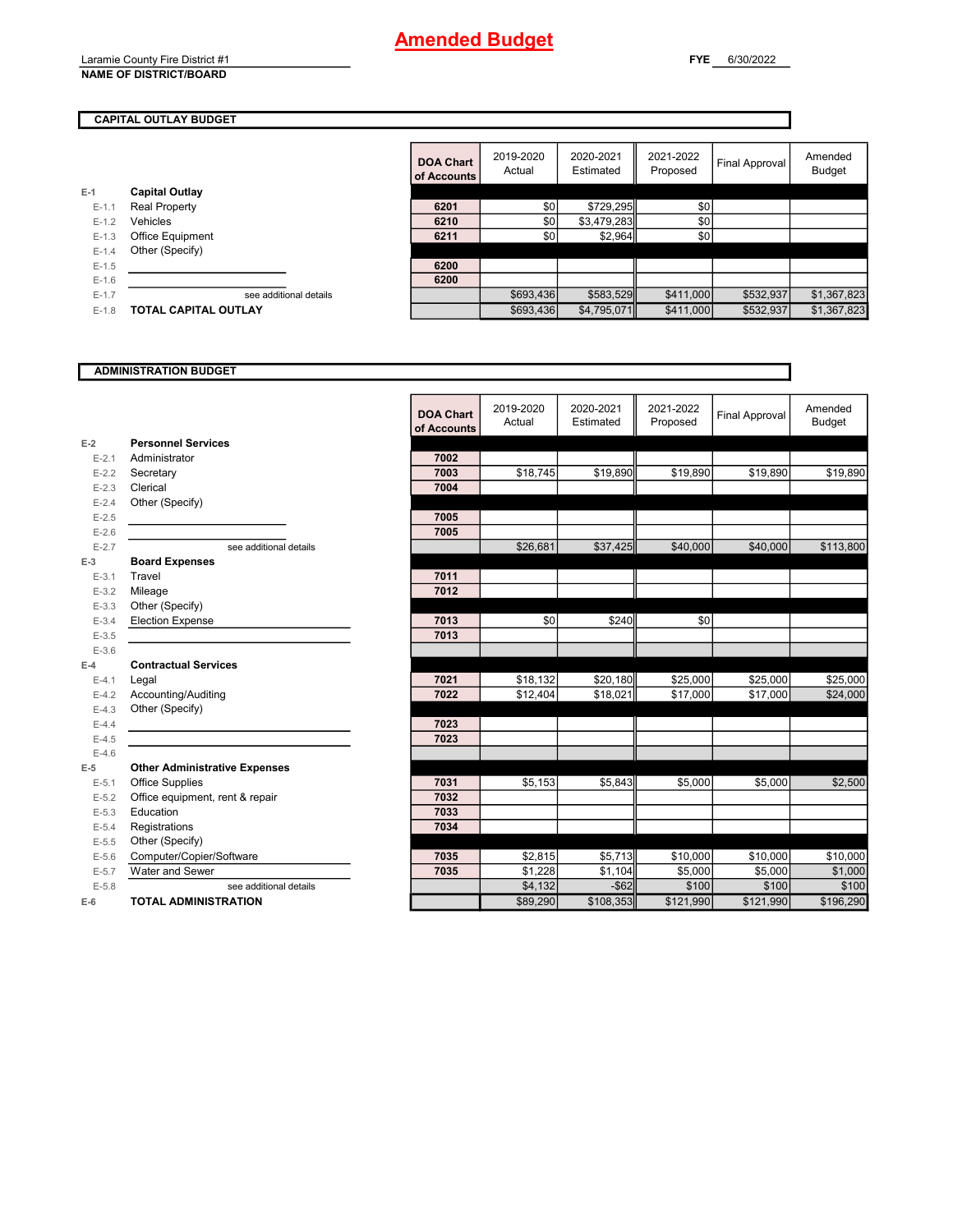Laramie County Fire District #1

### **OPERATIONS BUDGET**

|           |                                        | <b>DUA GR</b> |
|-----------|----------------------------------------|---------------|
|           |                                        | of Accou      |
| $E-7$     | <b>Personnel Services</b>              |               |
| $E - 7.1$ | Wages--Operations                      | 7202          |
| $E - 7.2$ | <b>Service Contracts</b>               | 7203          |
| $E - 7.3$ | Other (Specify)                        |               |
| $E - 7.4$ | Fire Chief                             | 7204          |
| $E - 7.5$ | Overtime                               | 7204          |
| $E - 7.6$ |                                        |               |
| $E-8$     | <b>Travel</b>                          |               |
| $E-8.1$   | Mileage                                | 7211          |
| $E-8.2$   | Other (Specify)                        |               |
| $E-8.3$   |                                        | 7212          |
| $E-8.4$   |                                        | 7212          |
| $E - 8.5$ |                                        |               |
| $E-9$     | <b>Operating supplies (List)</b>       |               |
| $E-9.1$   | <b>Truck and Auto</b>                  | 7220          |
| $E-9.2$   | Radio Expense                          | 7220          |
| $E-9.3$   | <b>Medical Supplies</b>                | 7220          |
| $E-9.4$   | Fuel                                   | 7220          |
| $E-9.5$   |                                        |               |
| $E-10$    | <b>Program Services (List)</b>         |               |
| $E-10.1$  | <b>Volunteer Services</b>              | 7230          |
| $E-10.2$  | <b>Physical Fitness</b>                | 7230          |
| $E-10.3$  | Training                               | 7230          |
| $E-10.4$  |                                        | 7230          |
| $E-10.5$  |                                        |               |
| $E-11$    | <b>Contractual Arrangements (List)</b> |               |
| $E-11.1$  |                                        | 7400          |
| $E-11.2$  |                                        | 7400          |
| $E-11.3$  |                                        | 7400          |
| $E-11.4$  |                                        | 7400          |
| $E-11.5$  |                                        |               |
| $E-12$    | Other operations (Specify)             |               |
| $E-12.1$  | Uniforms                               | 7450          |
| $E-12.2$  | <b>Meals and Meetings</b>              | 7450          |
| $E-12.3$  | Misc Items                             | 7450          |
| $E-12.4$  | Office and grounds                     | 7450          |
| $E-12.5$  | see additional details                 |               |
| $E-13$    | <b>TOTAL OPERATIONS</b>                |               |

|                | UPERATIUNS BUDGET                      |                                 |                     |                        |                       |                       |                          |
|----------------|----------------------------------------|---------------------------------|---------------------|------------------------|-----------------------|-----------------------|--------------------------|
|                |                                        | <b>DOA Chart</b><br>of Accounts | 2019-2020<br>Actual | 2020-2021<br>Estimated | 2021-2022<br>Proposed | <b>Final Approval</b> | Amended<br><b>Budget</b> |
| $\overline{7}$ | <b>Personnel Services</b>              |                                 |                     |                        |                       |                       |                          |
| $E - 7.1$      | Wages--Operations                      | 7202                            | \$255,540           | \$195,296              | \$332,296             | \$332,296             | \$153,020                |
| $E - 7.2$      | <b>Service Contracts</b>               | 7203                            |                     |                        |                       |                       |                          |
| $E - 7.3$      | Other (Specify)                        |                                 |                     |                        |                       |                       |                          |
| $E - 7.4$      | Fire Chief                             | 7204                            | \$73,250            | \$82,500               | \$103,887             | \$103,887             | \$96,400                 |
| $E - 7.5$      | Overtime                               | 7204                            | \$16,301            | \$58,807               | \$25,000              | \$25,000              | \$64,000                 |
| $E - 7.6$      |                                        |                                 |                     |                        |                       |                       |                          |
| 8              | <b>Travel</b>                          |                                 |                     |                        |                       |                       |                          |
| $E-8.1$        | Mileage                                | 7211                            |                     |                        |                       |                       |                          |
| $E-8.2$        | Other (Specify)                        |                                 |                     |                        |                       |                       |                          |
| $E-8.3$        |                                        | 7212                            |                     |                        |                       |                       |                          |
| $E - 8.4$      |                                        | 7212                            |                     |                        |                       |                       |                          |
| $E-8.5$        |                                        |                                 |                     |                        |                       |                       |                          |
| 9              | <b>Operating supplies (List)</b>       |                                 |                     |                        |                       |                       |                          |
| $E-9.1$        | Truck and Auto                         | 7220                            | \$69,017            | \$107,760              | \$123,760             | \$123,760             | \$123,760                |
| $E-9.2$        | Radio Expense                          | 7220                            | \$400               | \$1,798                | \$10,000              | \$10,000              | \$10,500                 |
| $E-9.3$        | <b>Medical Supplies</b>                | 7220                            | \$50,295            | \$33,070               | \$50,000              | \$50,000              | \$50,000                 |
| $E - 9.4$      | Fuel                                   | 7220                            | \$15,340            | \$19,906               | \$22,500              | \$22,500              | \$22,500                 |
| $E-9.5$        |                                        |                                 |                     |                        |                       |                       |                          |
| 10             | <b>Program Services (List)</b>         |                                 |                     |                        |                       |                       |                          |
| $E-10.1$       | <b>Volunteer Services</b>              | 7230                            | \$14,894            | \$8,616                | \$25,000              | \$25,000              | \$26,750                 |
| $E-10.2$       | <b>Physical Fitness</b>                | 7230                            | \$4,186             | \$0                    | \$10,000              | \$10,000              | \$3,000                  |
| $E-10.3$       | Training                               | 7230                            | \$16,166            | \$80,064               | \$75,000              | \$75,000              | \$95,000                 |
| $E-10.4$       |                                        | 7230                            |                     |                        |                       |                       |                          |
| $E-10.5$       |                                        |                                 |                     |                        |                       |                       |                          |
| 11             | <b>Contractual Arrangements (List)</b> |                                 |                     |                        |                       |                       |                          |
|                |                                        | 7400                            |                     |                        |                       |                       |                          |
| $E-11.1$       |                                        | 7400                            |                     |                        |                       |                       |                          |
| $E-11.2$       |                                        |                                 |                     |                        |                       |                       |                          |
| E-11.3         |                                        | 7400                            |                     |                        |                       |                       |                          |
| $E-11.4$       |                                        | 7400                            |                     |                        |                       |                       |                          |
| $E-11.5$       |                                        |                                 |                     |                        |                       |                       |                          |
| 12             | Other operations (Specify)             |                                 |                     |                        |                       |                       |                          |
| $E-12.1$       | Uniforms                               | 7450                            | \$49,909            | \$50,502               | \$50,000              | \$50,000              | \$30,500                 |
| $E-12.2$       | Meals and Meetings                     | 7450                            | \$4,528             | \$5,435                | \$7,000               | \$7,000               | \$3,000                  |
| $E-12.3$       | Misc Items                             | 7450                            | \$2,065             | \$82                   | \$2,000               | \$2,000               | \$2,000                  |
| $E-12.4$       | Office and grounds                     | 7450                            | \$11,841            | \$4,923                | \$4,923               | \$4,923               | \$12,500                 |
| $E-12.5$       | see additional details                 |                                 | \$105,496           | \$115,346              | \$169,000             | \$169,000             | \$153,324                |
| 13             | <b>TOTAL OPERATIONS</b>                |                                 | \$689,230           | \$764,105              | \$1,010,366           | \$1,010,366           | \$846,254                |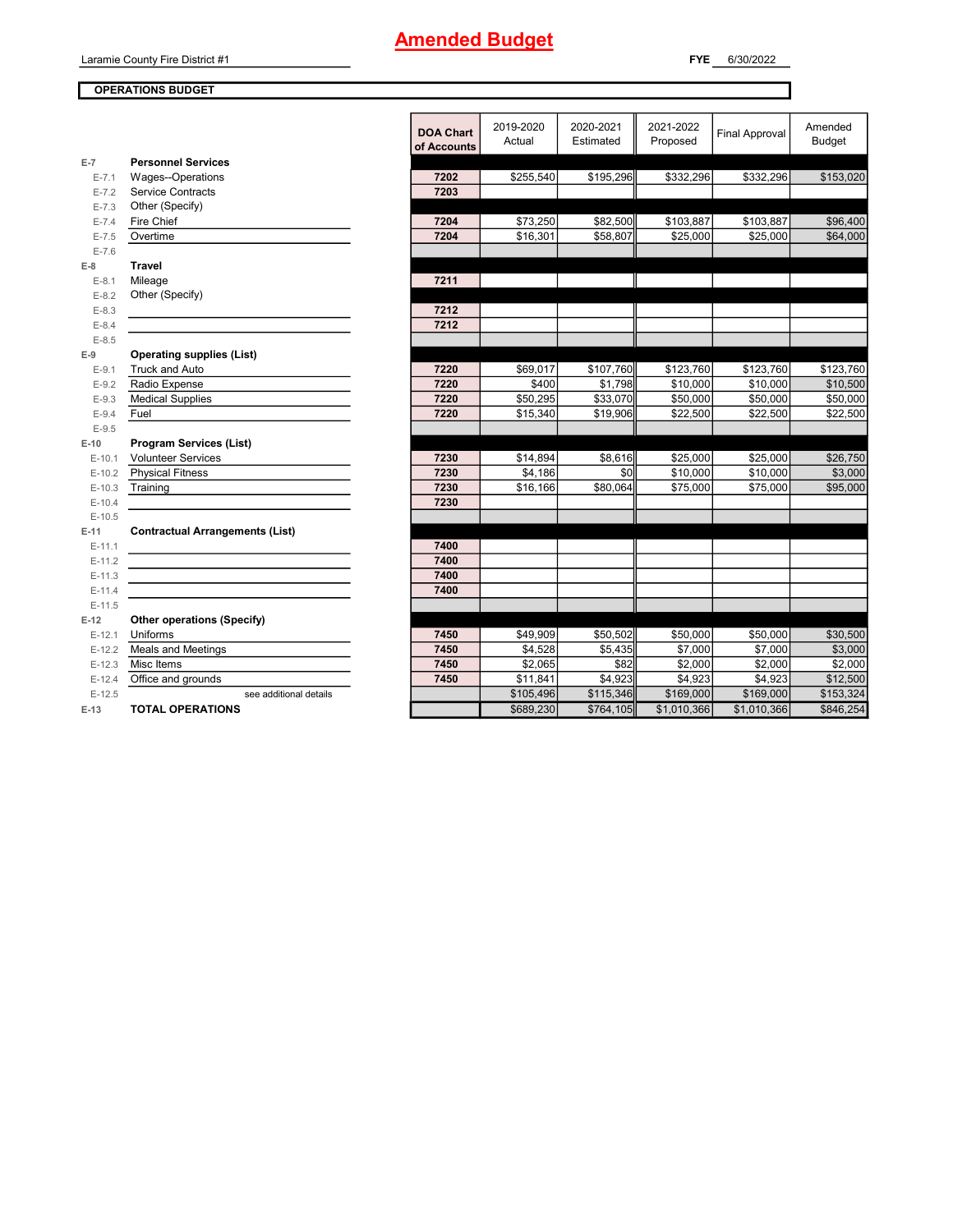Laramie County Fire District #1

**FYE** 6/30/2022

#### **INDIRECT COSTS BUDGET**

|          |                              | <b>DOA Chart</b><br>of Accounts | 2019-2020<br>Actual | 2020-2021<br>Estimated | 2021-2022<br>Proposed | Final Approval | Amended<br><b>Budget</b> |
|----------|------------------------------|---------------------------------|---------------------|------------------------|-----------------------|----------------|--------------------------|
| $E-14$   | Insurance                    |                                 |                     |                        |                       |                |                          |
| $E-14.1$ | Liability                    | 7502                            |                     |                        |                       |                |                          |
| $E-14.2$ | Buildings and vehicles       | 7503                            | \$39,874            | \$31,306               | \$32,306              | \$32,306       | \$35,391                 |
| $E-14.3$ | Equipment                    | 7504                            |                     |                        |                       |                |                          |
| $E-14.4$ | Other (Specify)              |                                 |                     |                        |                       |                |                          |
| $E-14.5$ | Surety Bond                  | 7505                            | \$200               | \$120                  | \$120                 | \$120          | \$120                    |
| $E-14.6$ | <b>Election Bond</b>         | 7505                            | \$8,015             | \$11,760               | \$0                   |                |                          |
| $E-14.7$ |                              |                                 |                     |                        |                       |                |                          |
| $E-15$   | Indirect payroll costs:      |                                 |                     |                        |                       |                |                          |
| $E-15.1$ | FICA (Social Security) taxes | 7511                            | \$27,843            | \$27,260               | \$27,260              | \$27,260       | \$25,250                 |
| $E-15.2$ | <b>Workers Compensation</b>  | 7512                            | \$18,681            | \$31,808               | \$45,441              | \$45,441       | \$34,103                 |
| $E-15.3$ | <b>Unemployment Taxes</b>    | 7513                            |                     |                        |                       |                |                          |
| $E-15.4$ | Retirement                   | 7514                            | $-$53$              | \$110                  | \$110                 | \$110          | \$110                    |
| $E-15.5$ | Health Insurance             | 7515                            | \$40,423            | \$45,660               | \$65,228              | \$65,228       | \$37,330                 |
| $E-15.6$ | Other (Specify)              |                                 |                     |                        |                       |                |                          |
| $E-15.7$ |                              | 7516                            |                     |                        |                       |                |                          |
| $E-15.8$ |                              | 7516                            |                     |                        |                       |                |                          |
| $E-15.9$ |                              |                                 |                     |                        |                       |                |                          |
| $E-17$   | <b>TOTAL INDIRECT COSTS</b>  |                                 | \$134,983           | \$148,024              | \$170,464             | \$170,464      | \$132,304                |

**DEBT SERVICE BUDGET**

**D-1 Debt Service**

**D-2 TOTAL DEBT SERVICE** 

D-1.3 **Fees** 

|         |                           | <b>DOA Chart</b><br>of Accounts | 2019-2020<br>Actual | 2020-2021<br>Estimated | 2021-2022<br>Proposed | Final Approval I | Amended<br><b>Budget</b> |
|---------|---------------------------|---------------------------------|---------------------|------------------------|-----------------------|------------------|--------------------------|
|         | <b>Debt Service</b>       |                                 |                     |                        |                       |                  |                          |
| $D-1.1$ | Principal                 | 6401                            | \$37,841            | \$25,563               | \$588,595             | \$575,000        | \$575,000                |
| $D-1.2$ | Interest                  | 6410                            |                     |                        | \$13.595              | \$27.190         | \$27,190                 |
| $D-1.3$ | Fees                      | 6420                            |                     |                        |                       |                  |                          |
|         | <b>TOTAL DEBT SERVICE</b> |                                 | \$37,841            | \$25,563               | \$602,190             | \$602.190        | \$602.190                |